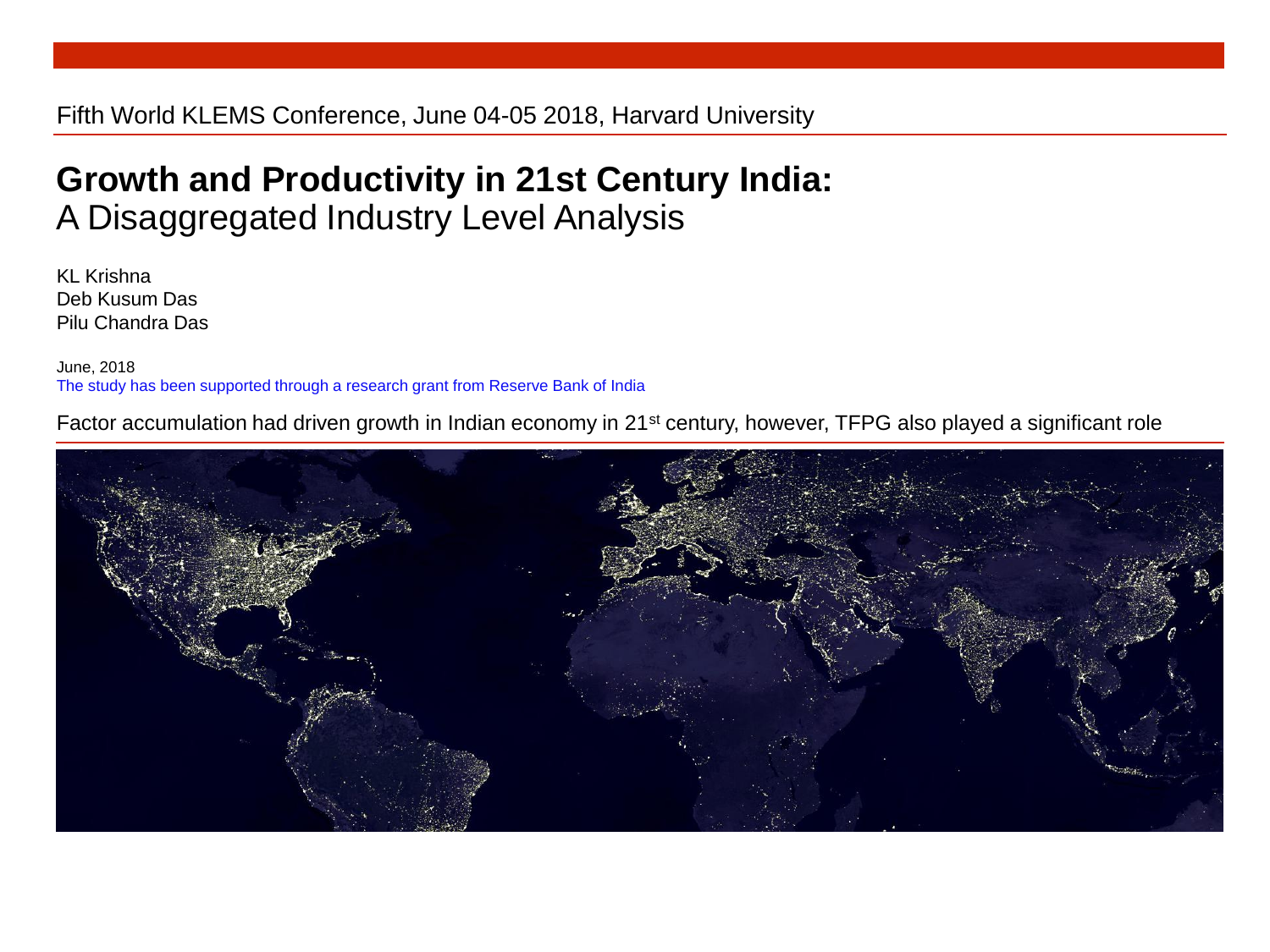#### **Content**

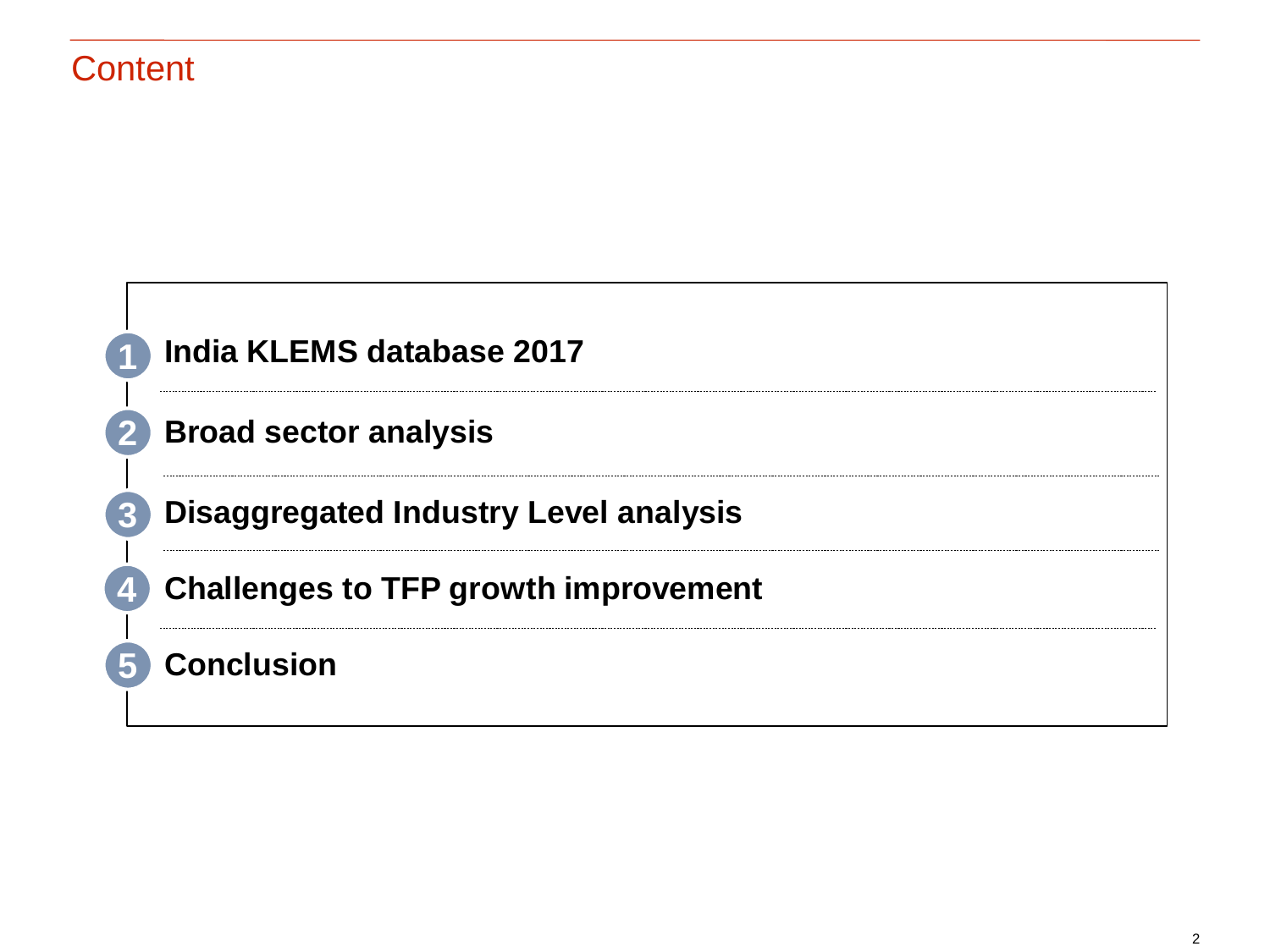*Growth and Productivity* **India KLEMS Database 2017**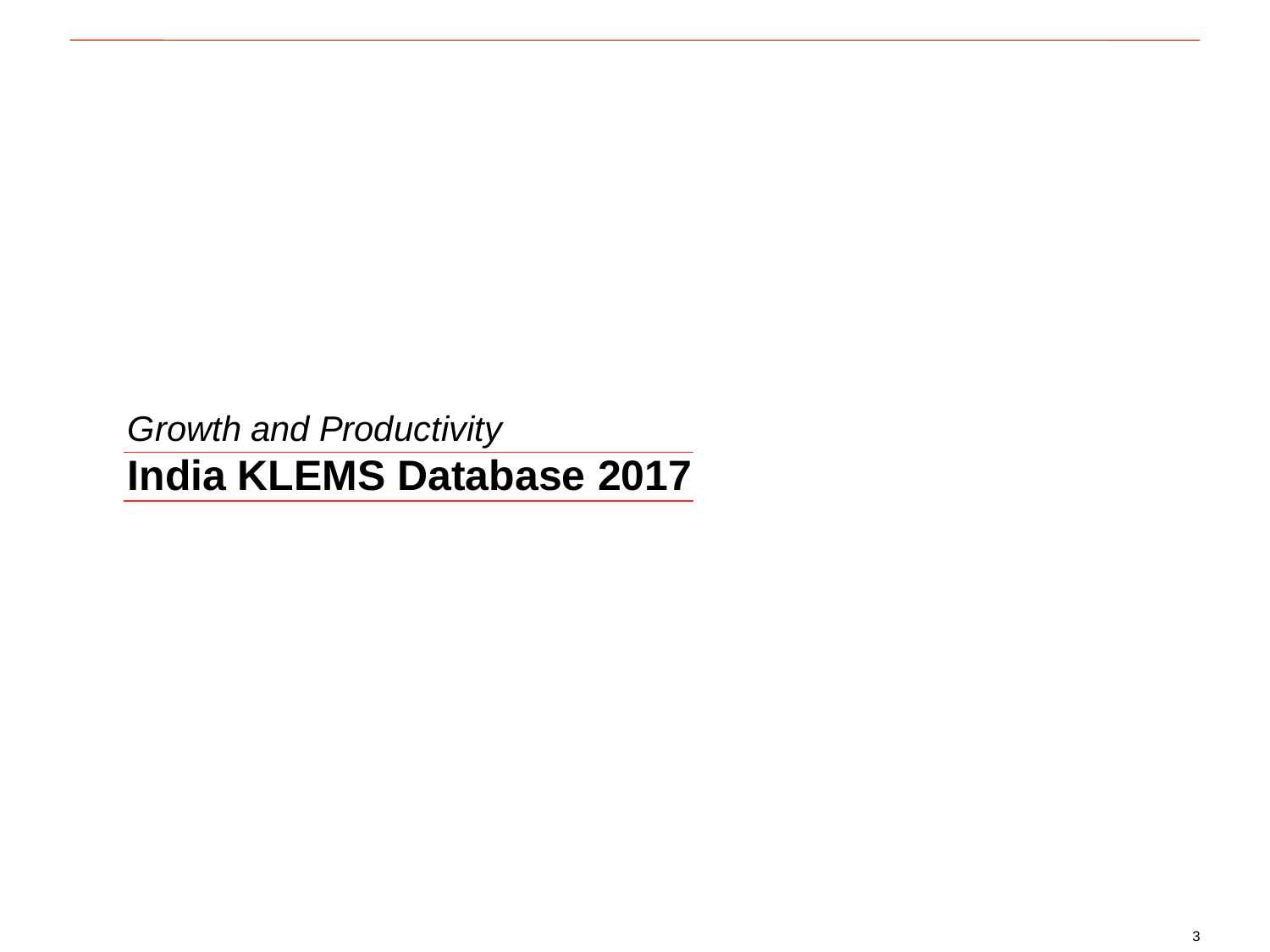#### The database underlying the computation of productivity and sources of growth is the India KLEMS dataset (version 2017)

- **Sources:** It is compiled from National Accounts Statistics (NAS), published annually by the Central Statistical Organization, Government of India and supplemented by Input-Output tables, Annual Survey of Industries & National Sample Survey Organizations (NSSO) surveys on employment & unemployment.
- **Variables:** The dataset provides consistent estimates of factors of production namely capital(K), labour (L),energy(E), material(M), and services (S) along with both labor as well as total factor productivity (TFP) for 27 industries.
- **Time period & industry coverage:** Since the focus of the present study is 21st century India, we cover the period 2000-01 till 2015-16. The disaggregated 27 sectors include agriculture, mining and quarrying, along with 13 manufacturing industries and several service sectors including transport and storage, telecommunication, financial services. Together they account for the total value added of the Indian economy.
- **Labour input:** It is measured by combining data on labour persons and data on labour quality as in the KLEMS framework it is desirable to estimate changes in labour composition by industries on the basis of age, gender and education.
- **Capital input:** For capital input, we compute the measure of capital services from the measurement of capital services. We have used capital stock estimates for detailed asset types and the shares of each of these assets in total capital remuneration.
- **The intermediate inputs:** They are comprise- Energy input (E), Material input (M) and services input (S) and we have constructed the volume series of intermediate input for each of these categories. The key building block for constructing time series on Intermediate Inputs at current prices is the input-output transaction tables.
- **Factor income:** To compute the labor income share out of value added, the sum of the compensation of employees and that part of the mixed income which are wages for labor have been taken into account.
- **Results:** Using the above mentioned variables annual growth rates of labour productivity and TFP for the 27 industries are computed for the period 2000-01 to 2015-16. Both the indexes and growth rates of LP and TFP are computed with 2011-12 as base year.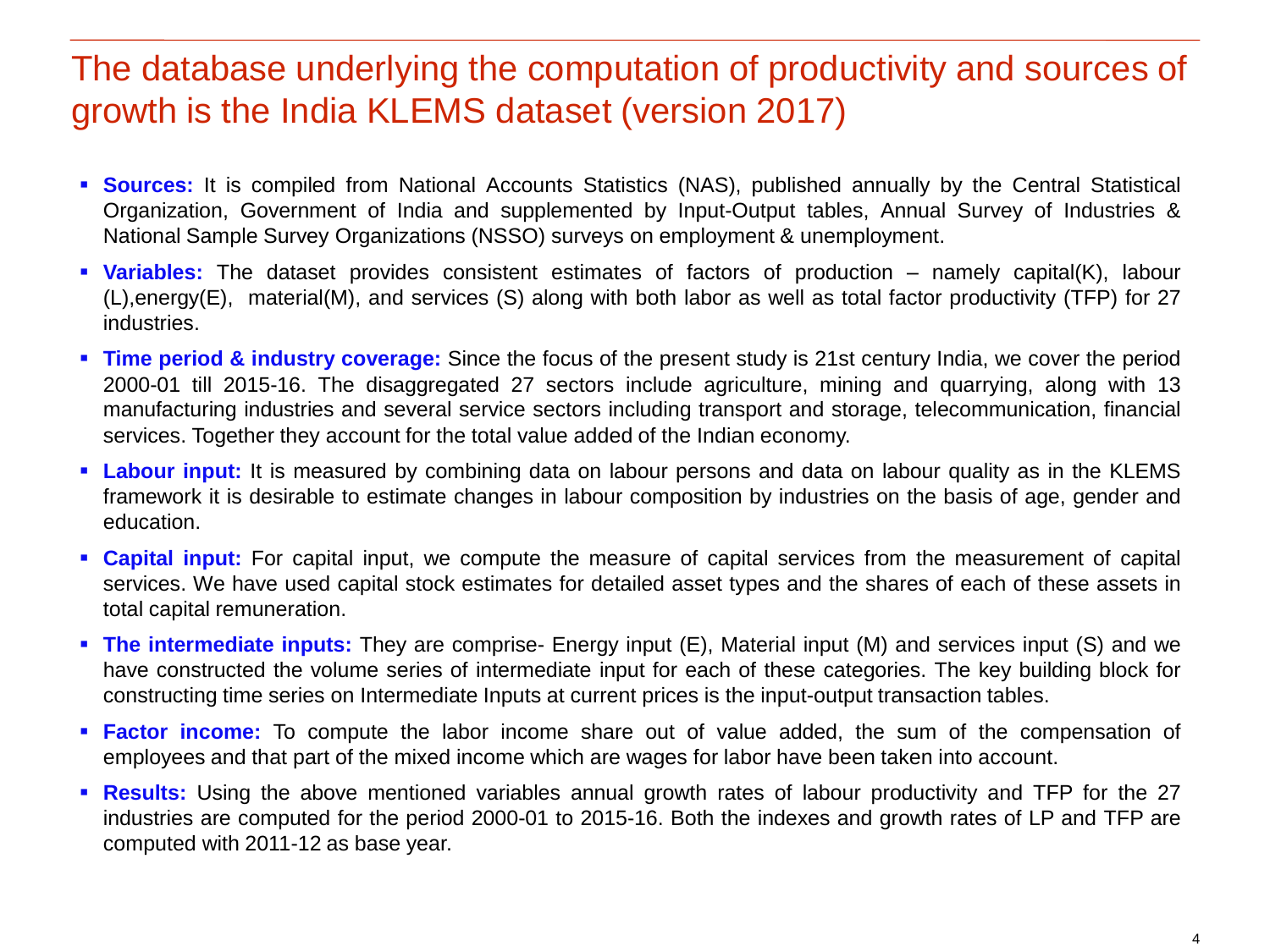*Growth and Productivity*

**Broad sectors**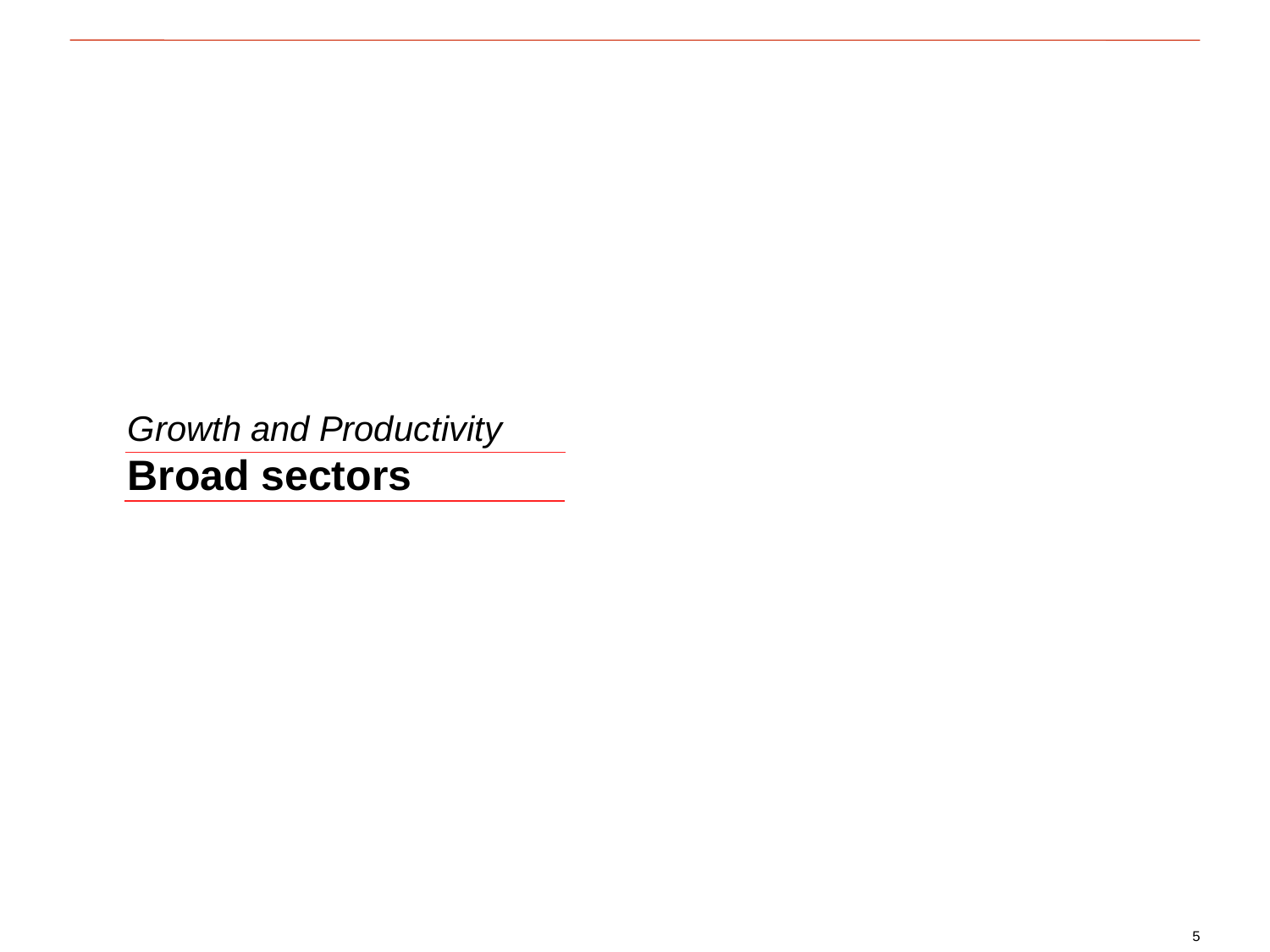## The gradual reform of 1990s and benign global economy drove Indian economy into a higher growth path as it enters 21<sup>st</sup> century



- India's long-term trend growth of GDP accelerated after 2000-01 and reached its peak in 2007-08, the gradual reform of 1990s and benign global growth before financial crisis of 2008-09 helped
- $\blacksquare$  The growth experience of 21<sup>st</sup> century had two distinct phase
- In phase I (2000-01 to 2007-08) India's growth moved in sync with World Growth and enjoyed buoyant Global growth impetus
- In phase II (2008-09 to 2015-16), India has gone through a cycle where domestic factors influenced more to the cyclical downturn, the cycle has started to revise in last few years

Note: India's data are in Financial Year basis, GDP growth has been split into trend and cyclical component using HP filter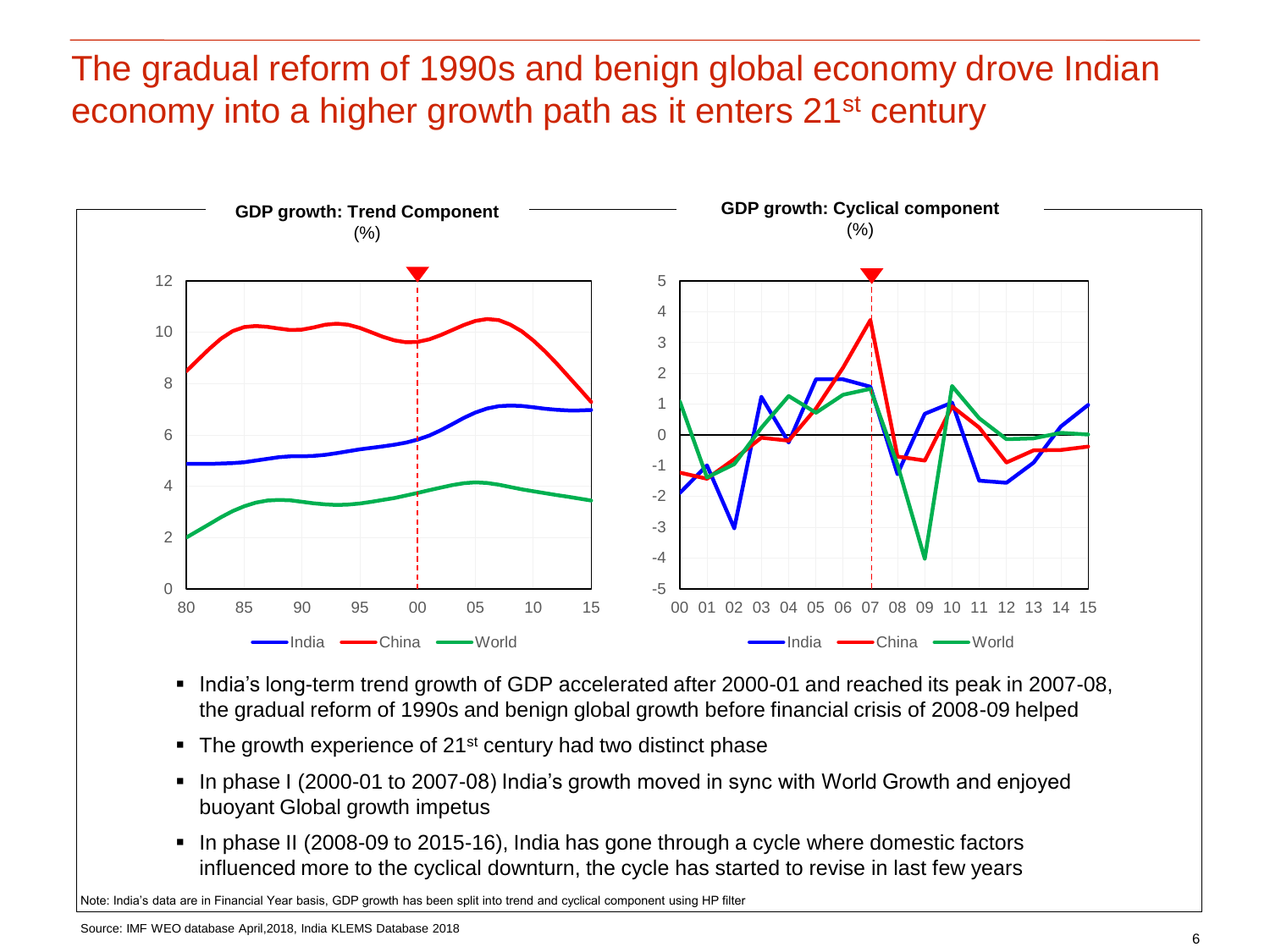## Capital deepening remained the dominant sources of growth in India GVA growth in 21st century but its composition changed favourably



- Following historical trend capital deepening was the most dominant factor in Indian economic growth even in the 21<sup>st</sup> century, but there has been some change in composition
- **India's Gross Value added growth since** 2000-01 has been majorly driven by capital accumulation, the contribution of capital increased from 49% to 57% when compared in two phases.
- One third of the growth also came from growth in TFP but its contribution fell in the second half after 2007-08.
- The asset composition of capital input changed and its contribution increased in second half of the reference period.
- **Even though labour quality contribution** did not changed between the two phases, there has been a sharp fall in labour person growth.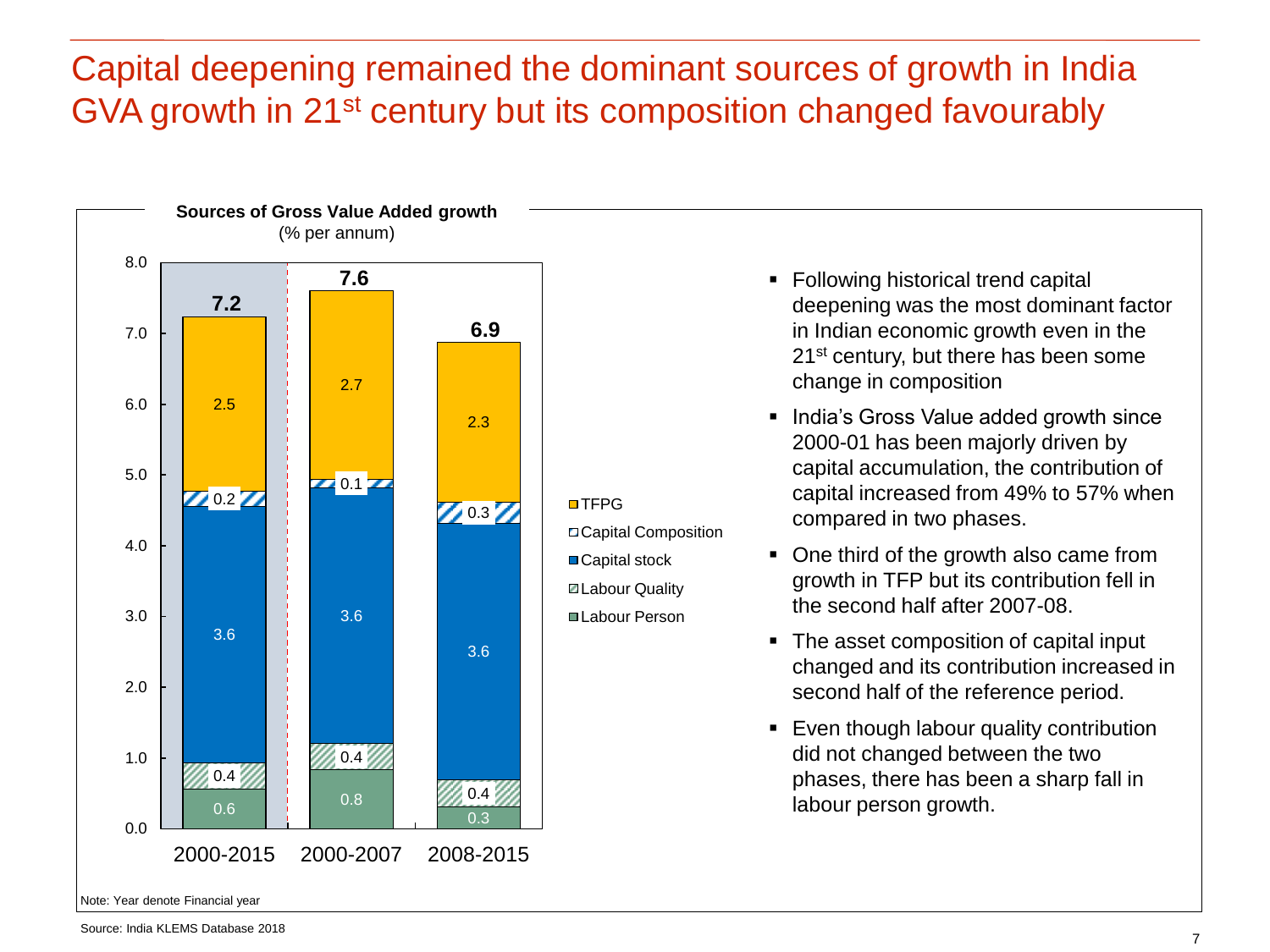## Gross output growth was driven mainly by intermediate input, services sector had significant contribution from TFP growth



Note: Year denote Financial year

Source: India KLEMS Database 2017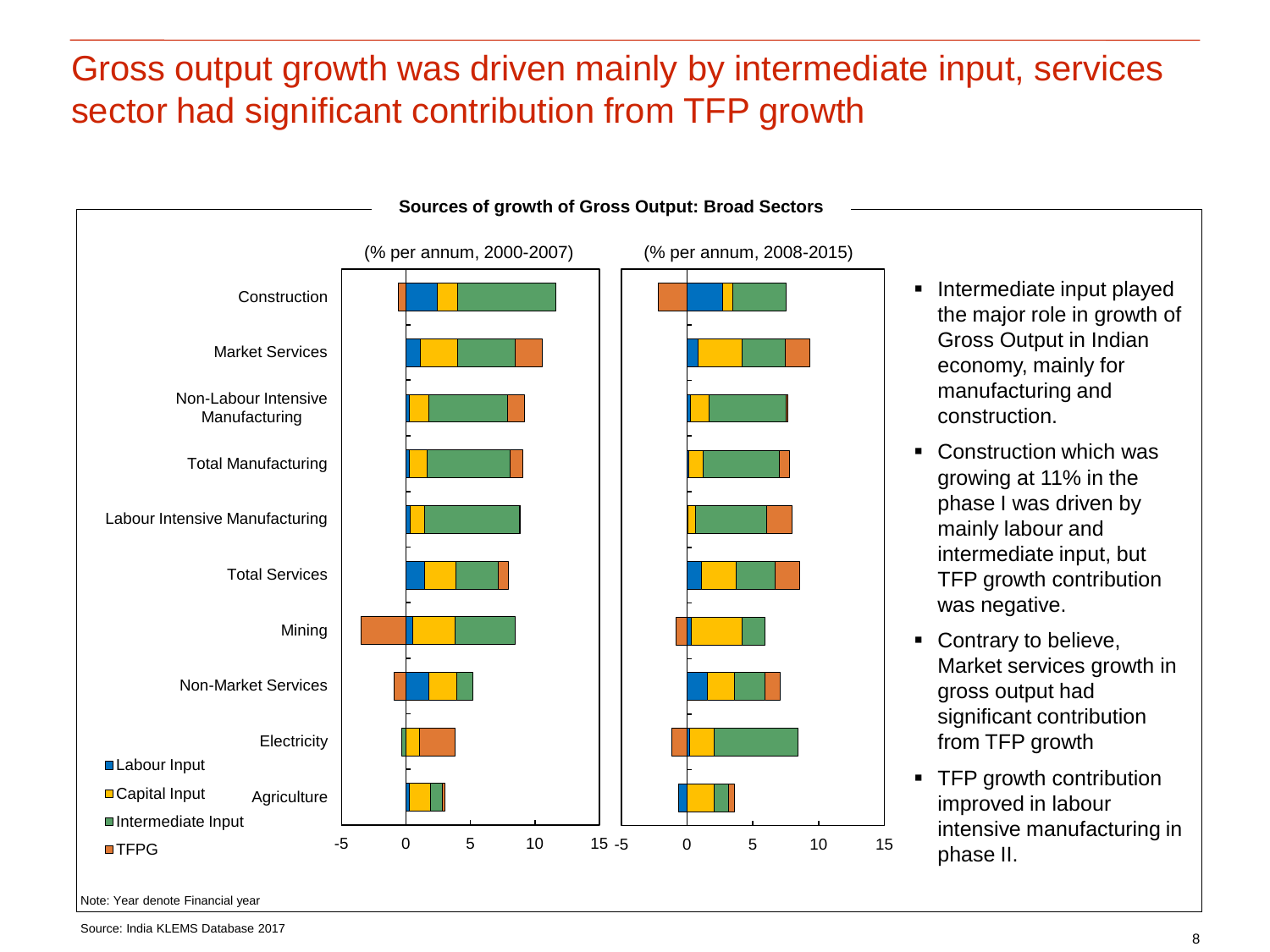#### Labour productivity grew more than twice the pace of TFP growth, driven by labour intensive manufacturing and market services



- Labour Productivity grew more than twice the pace of Total Factor productivity since 2000-01
- Comparing across the phases, all the sectors except Non-labour intensive manufacturing and construction saw labour productivity grew faster in second half
- Across all sectors, labour intensive manufacturing and market services experience fastest growth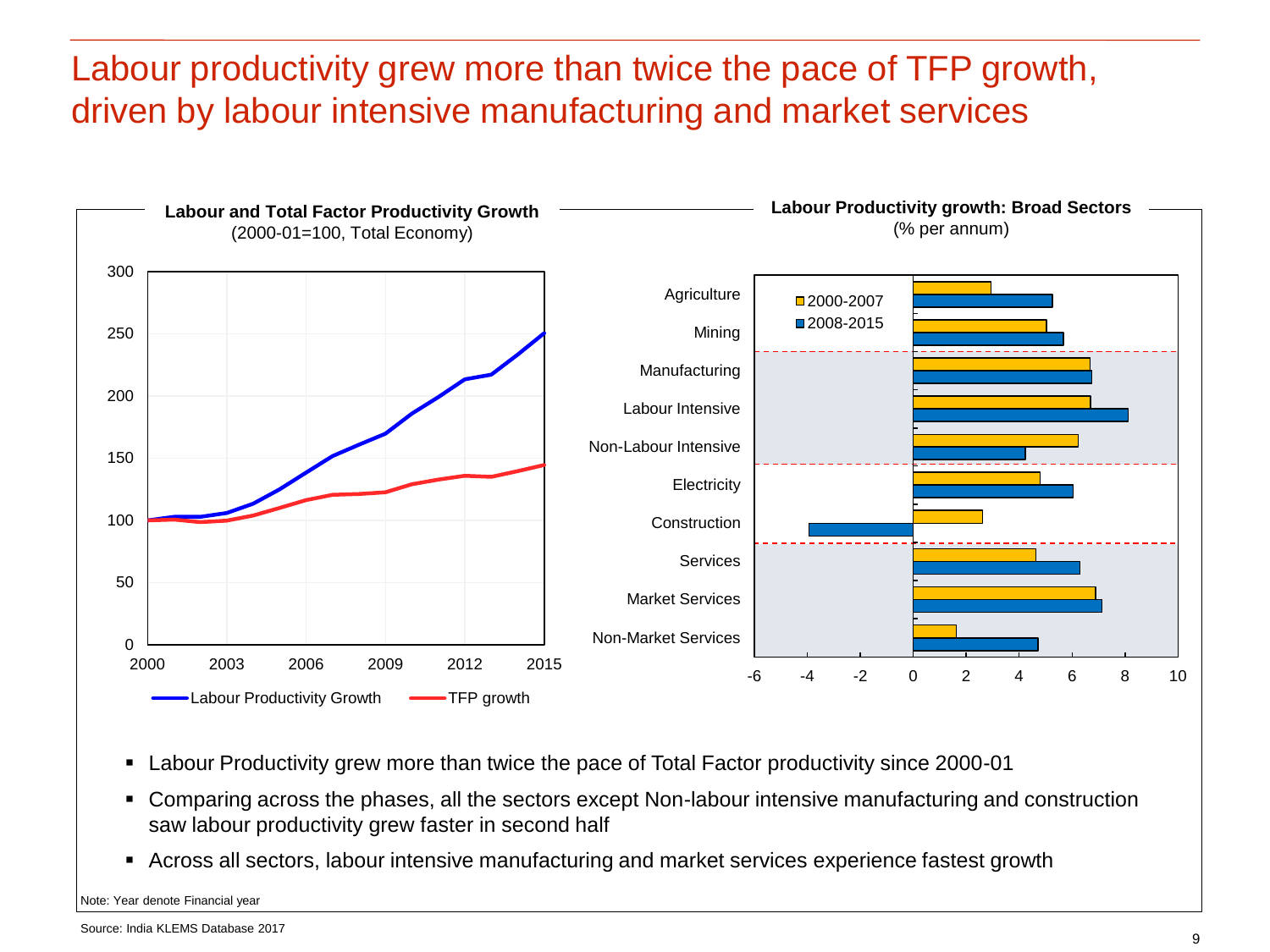#### Labour quality improvement has insignificant role, capital and intermediate input drove labour productivity growth since 2000-01

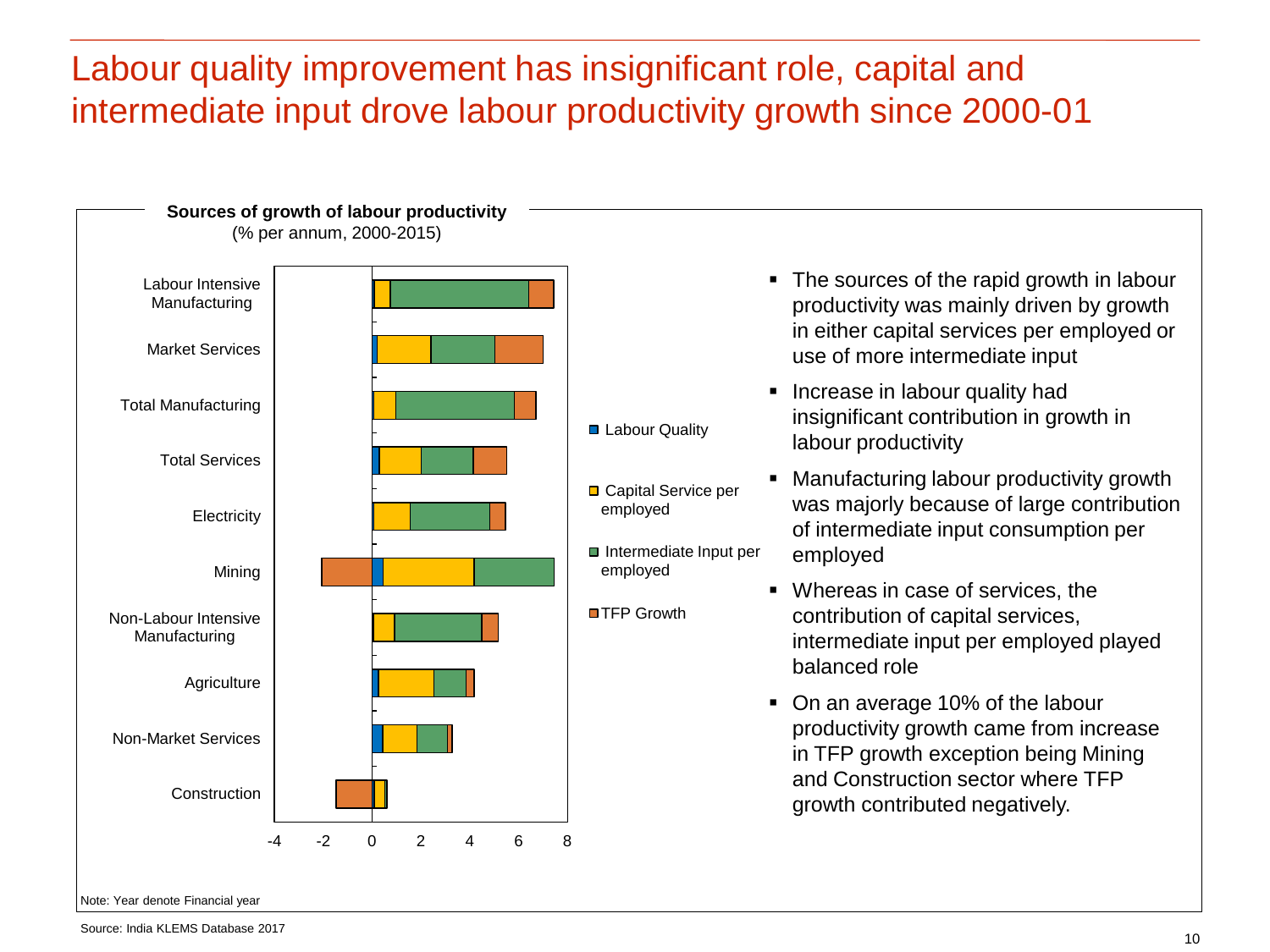#### Material input consumption had driven higher share of intermediate consumption in manufacturing and construction



- The higher contribution of intermediate inputs in manufacturing and construction was mainly because of large share of material inputs.
- Material input contribution was almost 4 times higher in manufacturing and construction compared to services sector.
- Services as input also played significant role in manufacturing sector, where  $1/5<sup>th</sup>$  of the intermediate contribution in labour intensive manufacturing was from services
- **Besides electricity and mining which are** traditionally energy intensive, Market services had relatively high share of energy input consumption
- Similarly construction sector had 27% of services input contributing to the intermediate contribution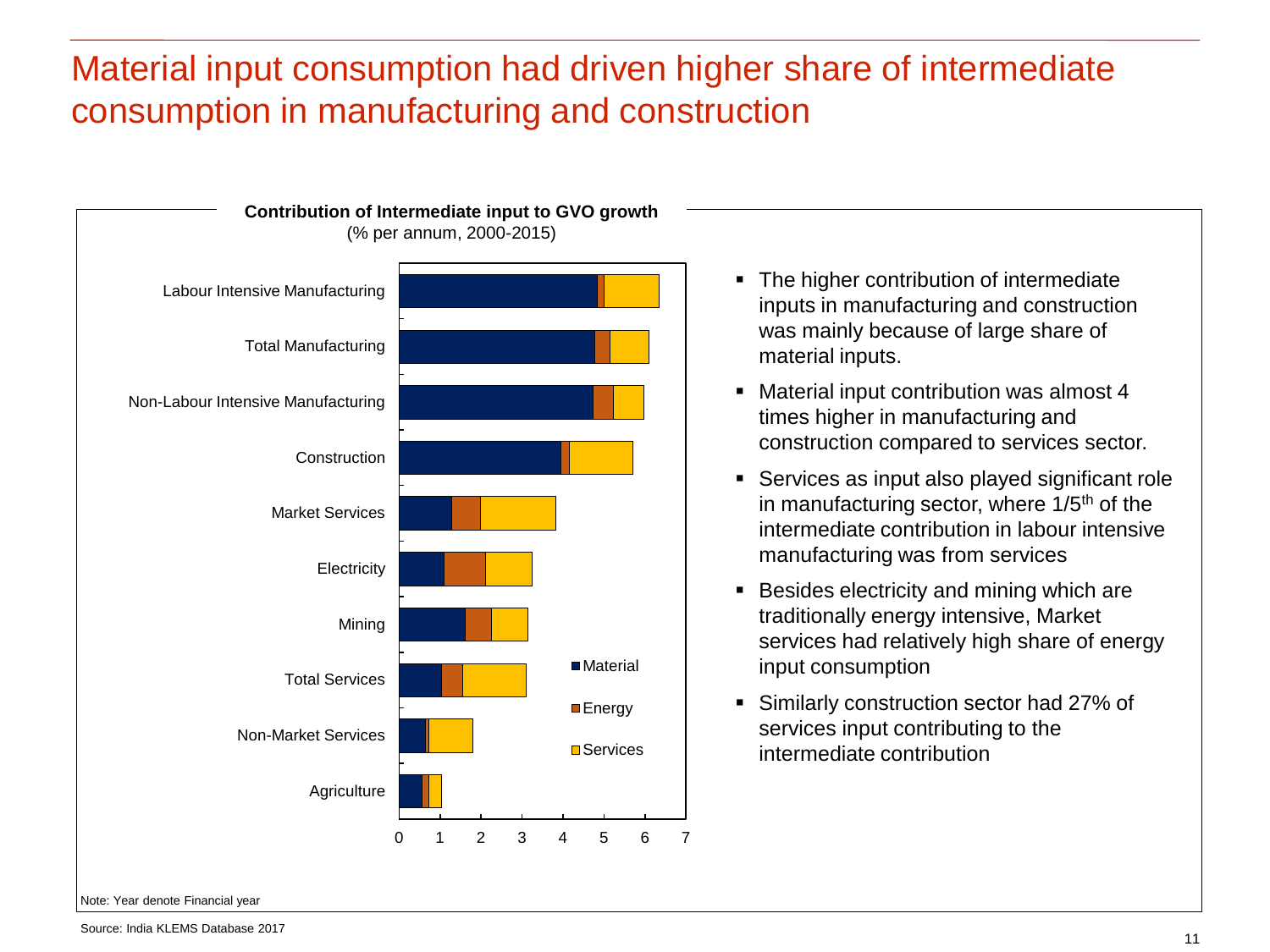*Growth and Productivity* **Disaggregated Industry Level**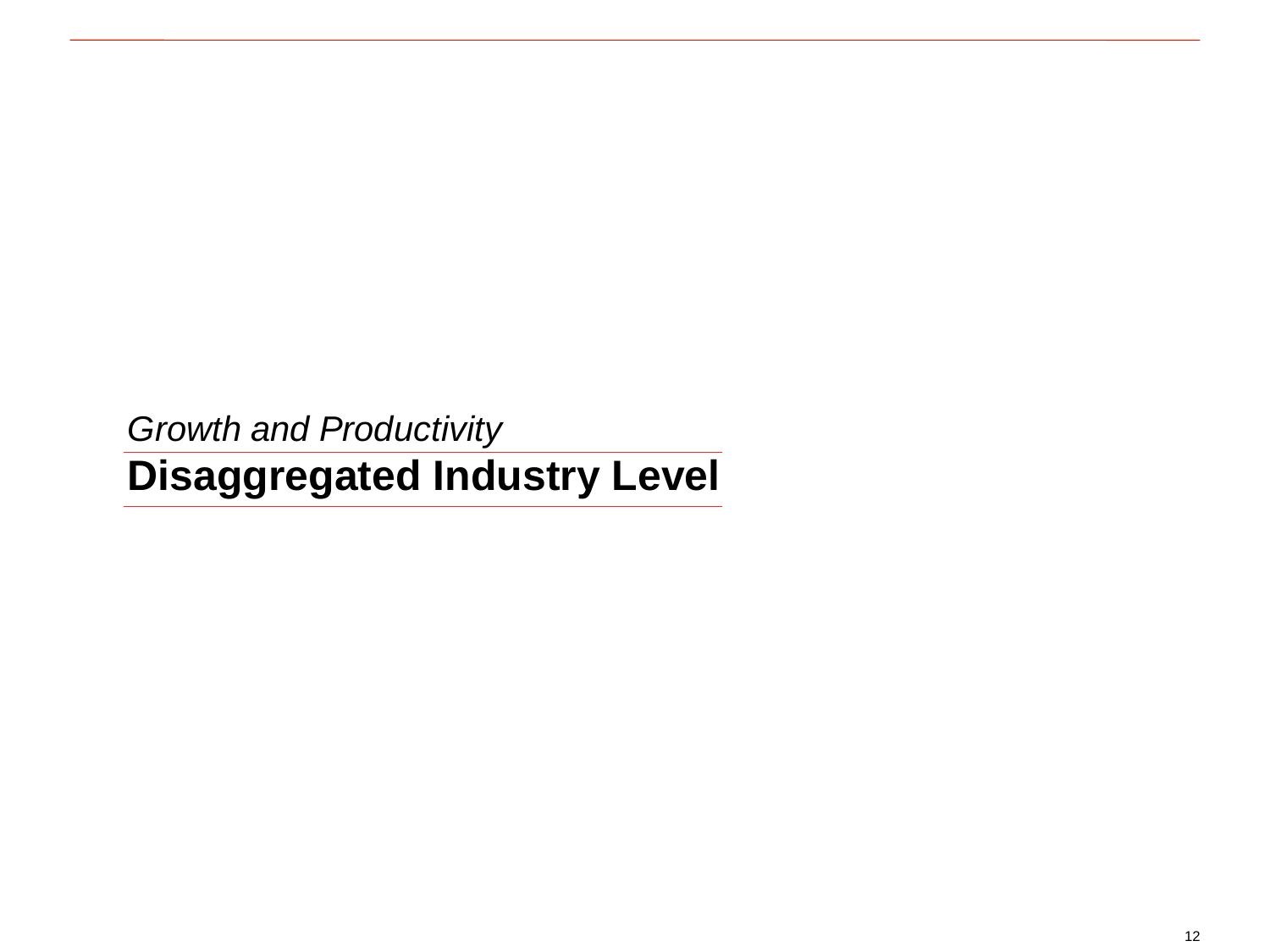#### Intermediate input and capital deepening drove output growth in Indian economy, however some market services had very high TFPG



- **Market services** comprising mainly Post & Telecom, Business and Financial services experienced very high output growth since 2000- 01 driven by TFPG and intermediate input growth.
- Business and Financial services and construction had high labour input contribution
- There is clear sign of very high contribution of intermediate input consumption across all sectors except domestic trade, mining and agriculture
- Domestic trade, mining and agriculture's output growth was driven by capital deepening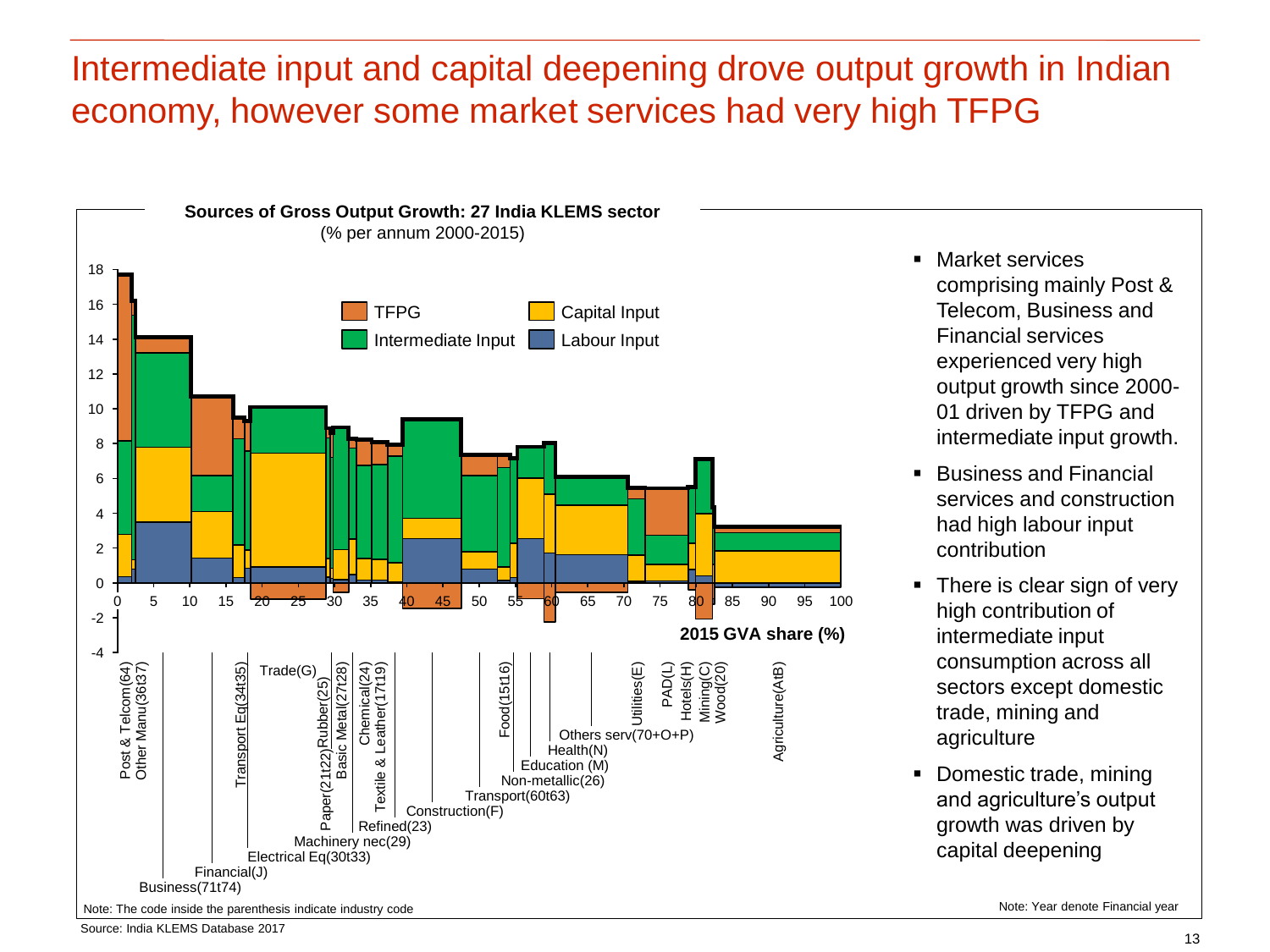#### Post & Telecom sector had the highest labour productivity growth since 2000-01, followed by other manufacturing, paper and textile and leather



- Post & Telecom sector which experience large technological progress in 21<sup>st</sup> century experience 17% of labour productivity growth.
- In terms of top 5 industries we note that apart from post & telecom, other manufacturing, paper, chemicals and textiles are the industries with high rates of improvements in labour productivity.
- Among major sectors in terms of their GVA share in 2015, Domestic trade (wholesale+ retail) emerged as an sector which had relatively high Labour productivity growth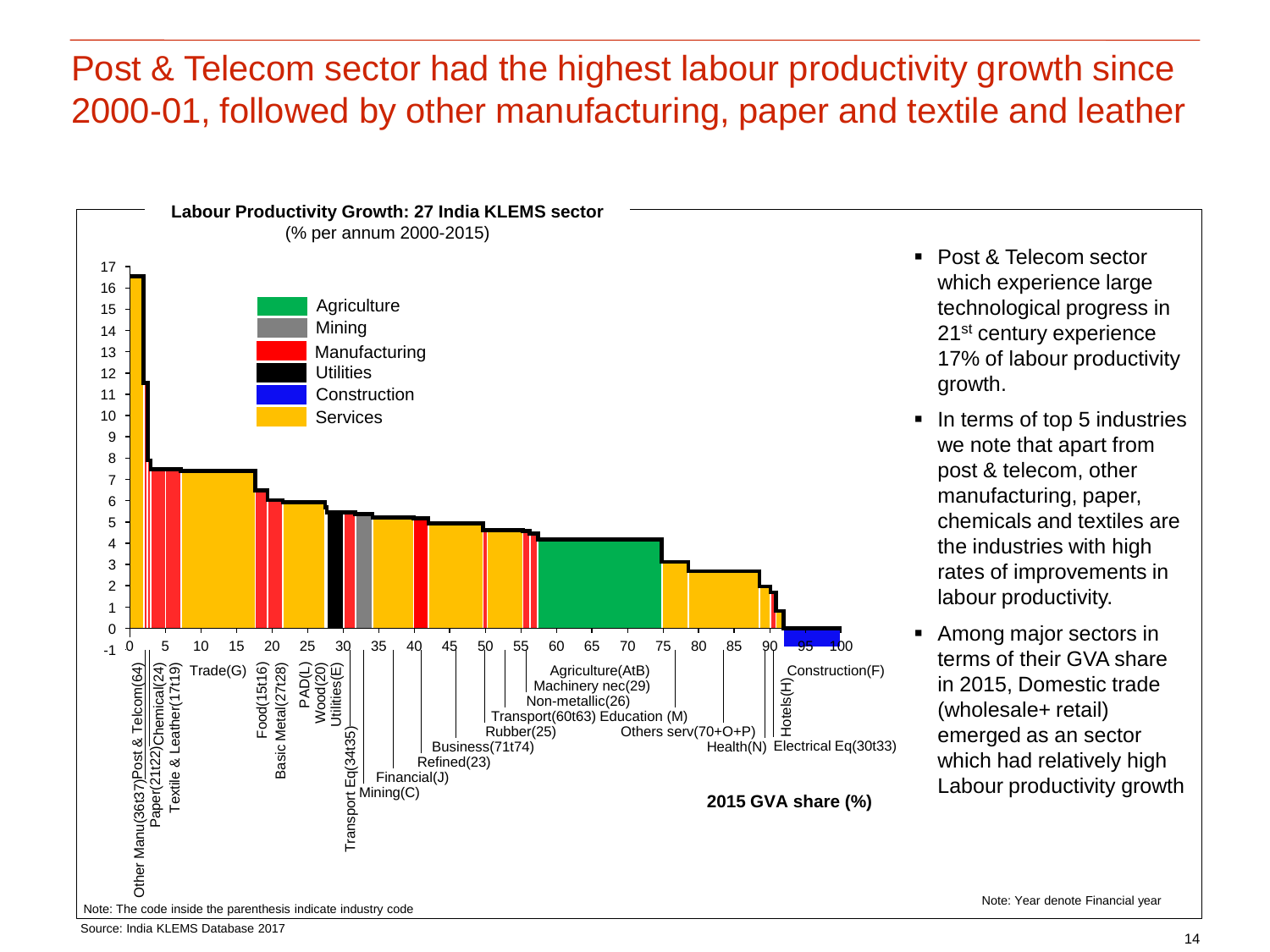#### Barring few services sectors, labour productivity growth was driven by consumption of more capital and intermediate input per employed

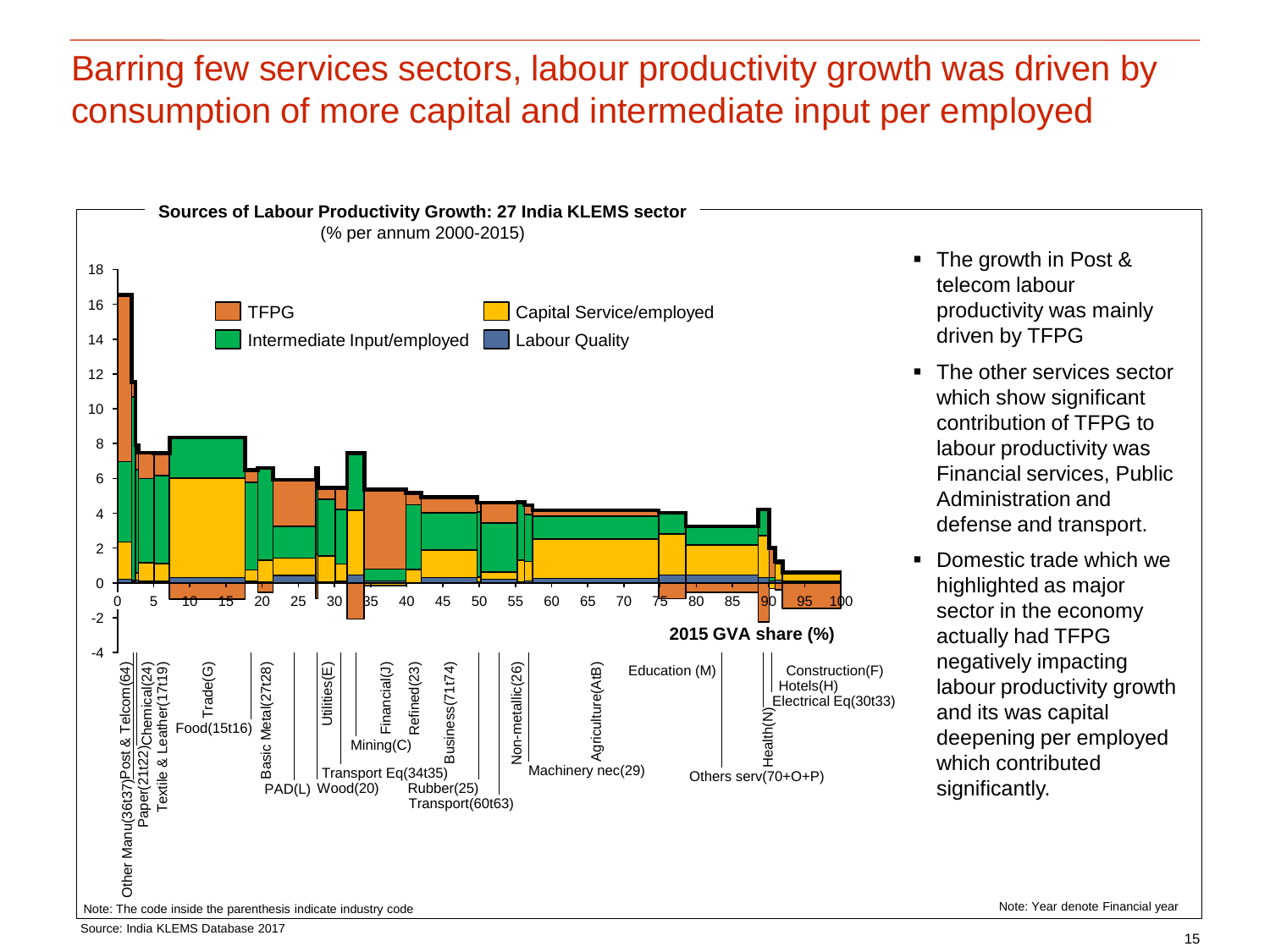#### Market services experienced relatively high TFPG since 2000-01,Post & Telecom and Financial services were the best performer

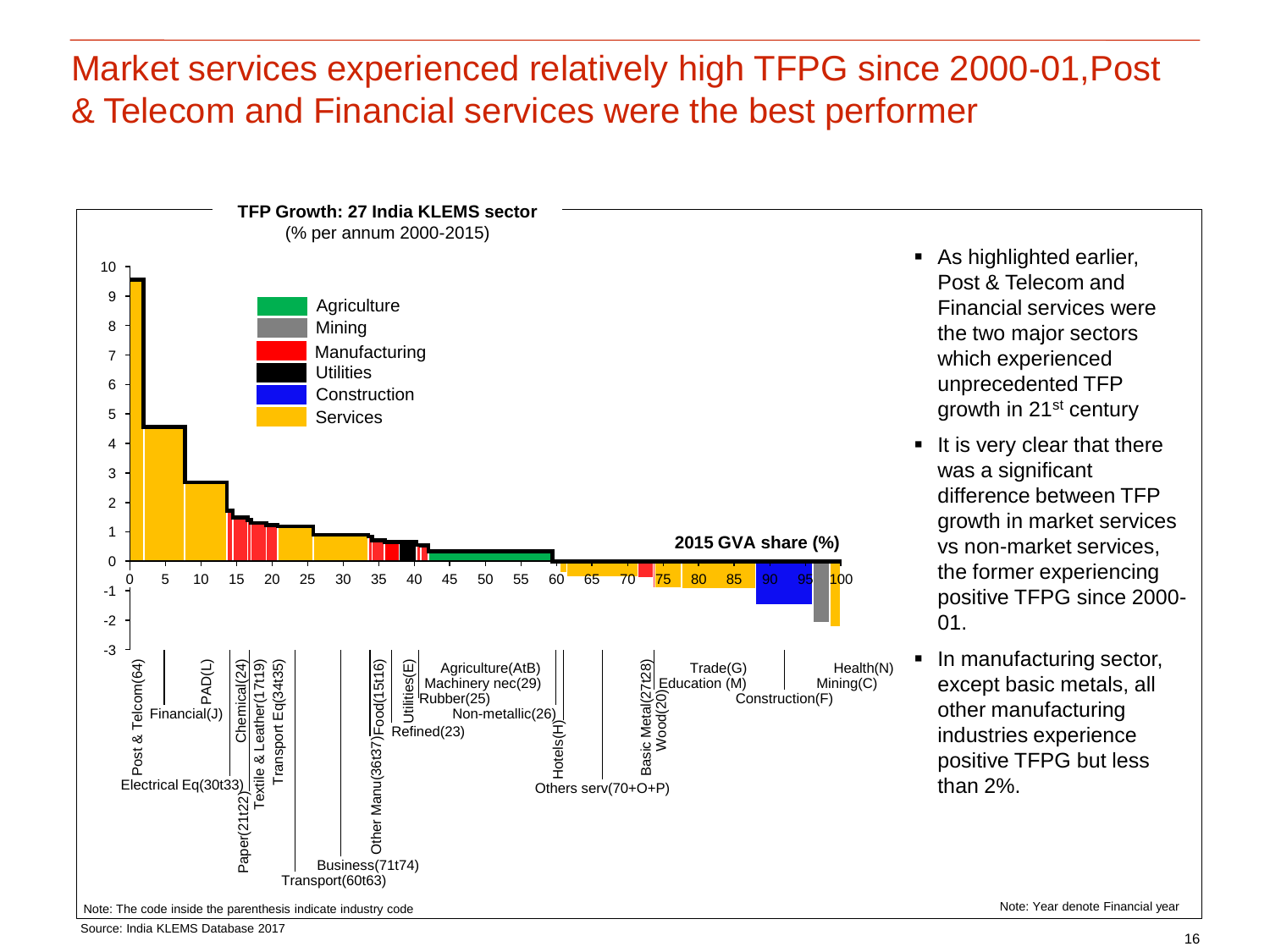#### TFPG fell in the second phase (2008-2015) except few sectors like Financial & Business services, public administration, Food and Textile

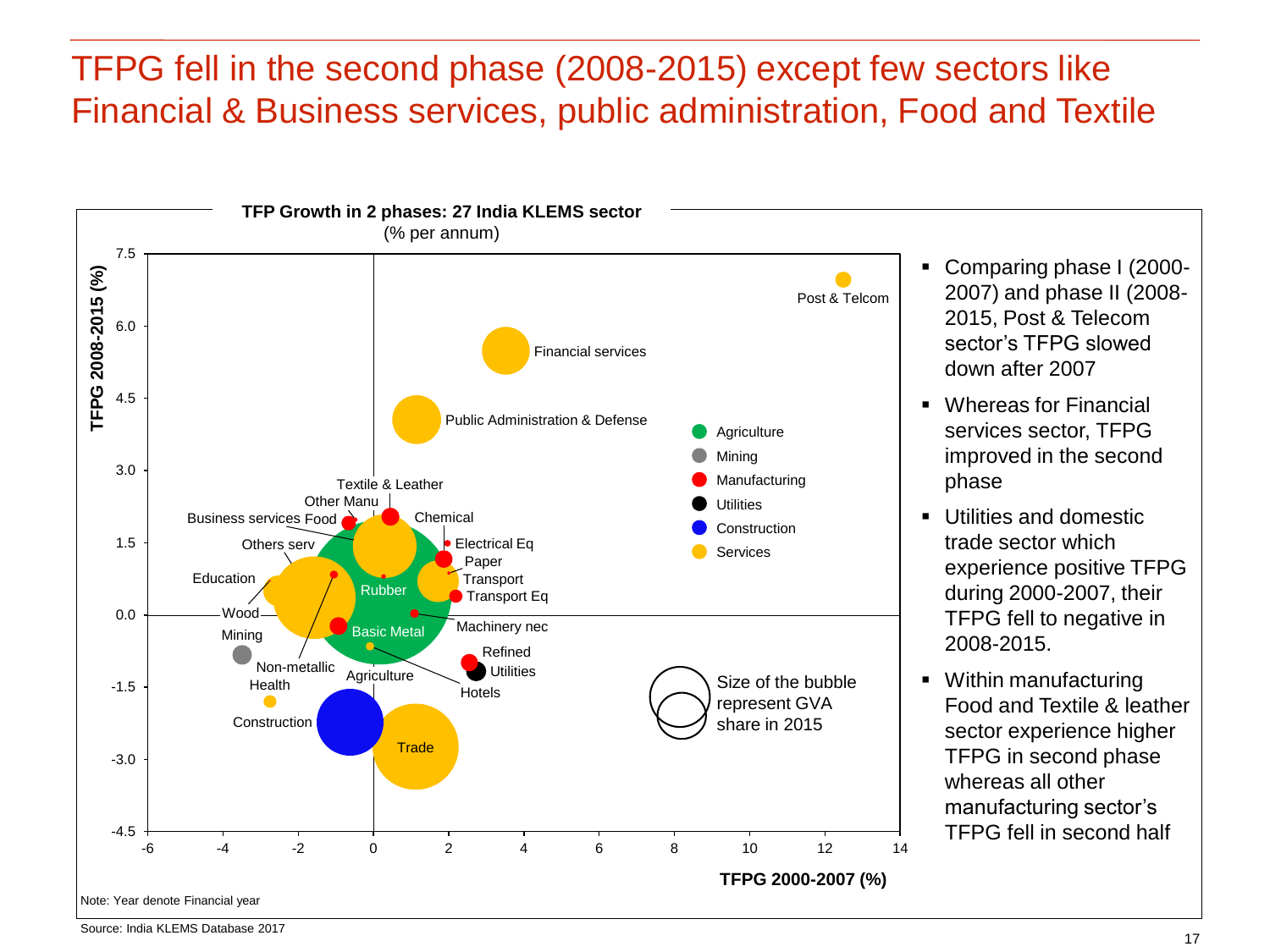#### Material input consumption dominates the contribution among intermediate input to output growth, but its share is smaller in services



- Relatively manufacturing sector industries had higher contribution of material input to Gross Output
- Three services sector, Hotels, post & telecom and health had comparatively higher material input contribution.
- Within manufacturing sector, nonmetallic and Basic metal had high contribution of energy along with mining, utilities and transport sectors.
- In services, both financial and business services had relatively higher energy intensity compared to other services sector
- Agriculture sector which is very material intensive, also uses services as its core input.

Note: The code inside the parenthesis indicate industry code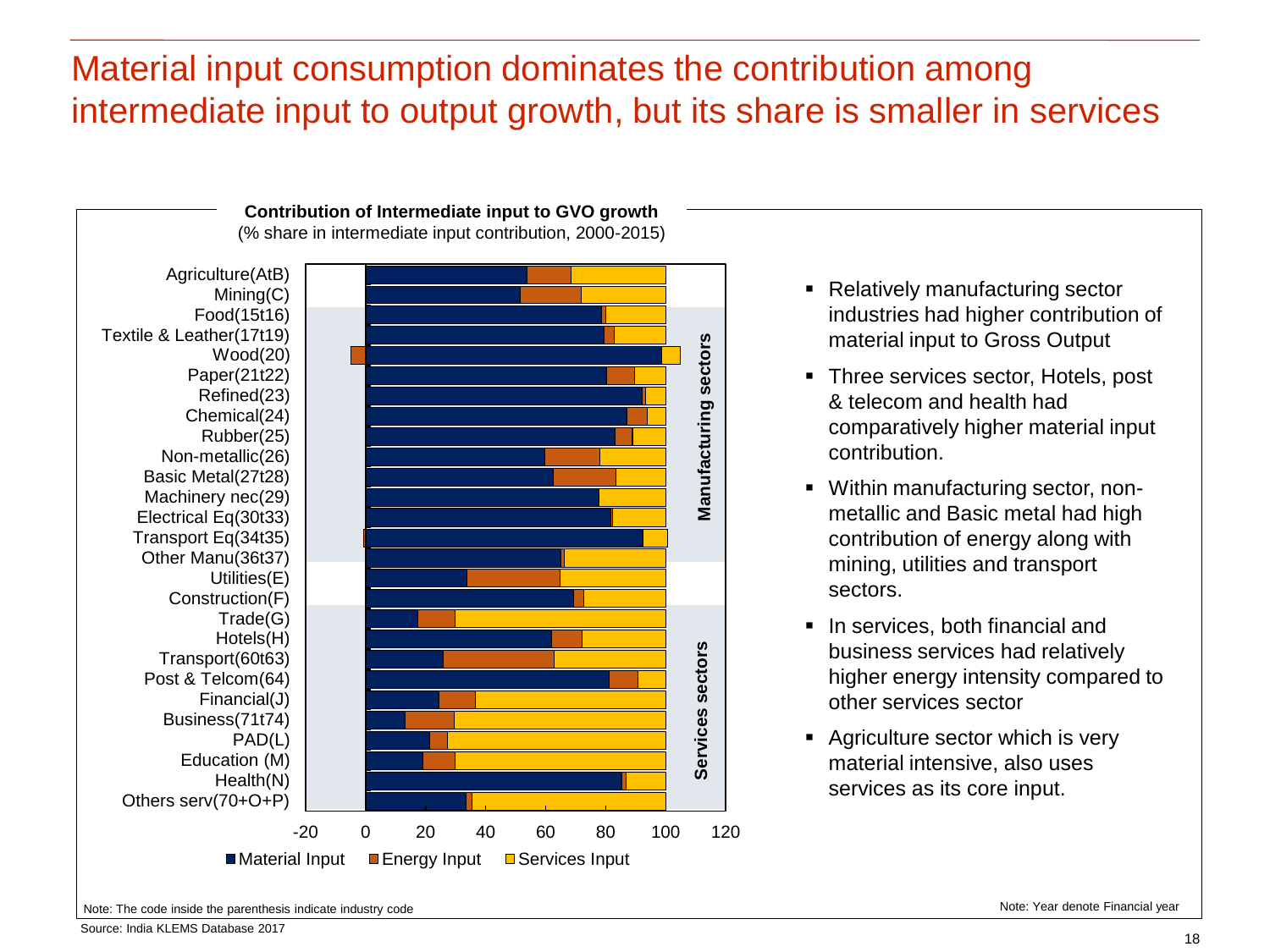*Growth and Productivity*

# **Challenges to TFP growth improvement**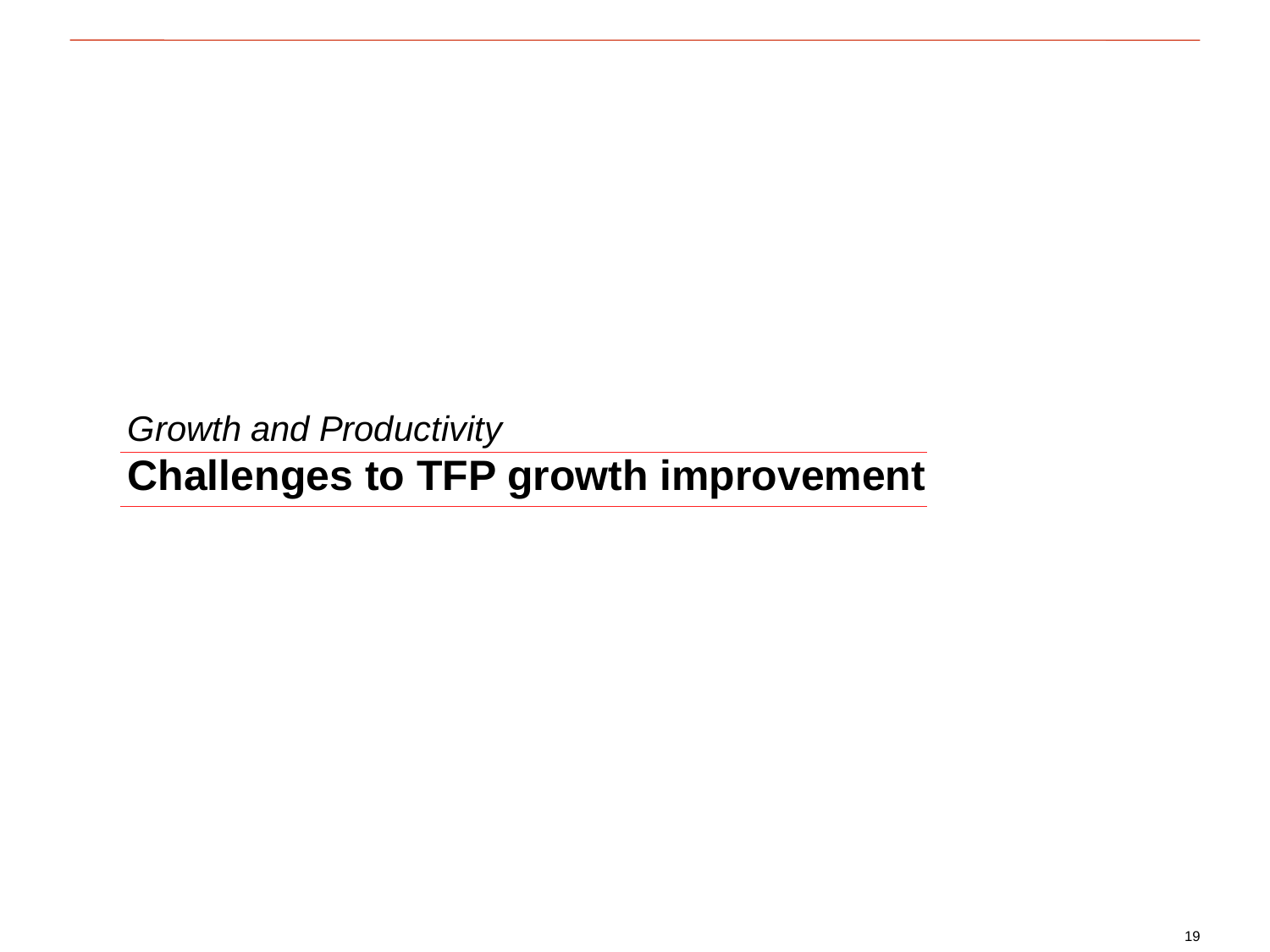#### Presence of informal segment (75% in employment) in Indian manufacturing create challenges for improvement in productivity growth



Note: Year denote Financial year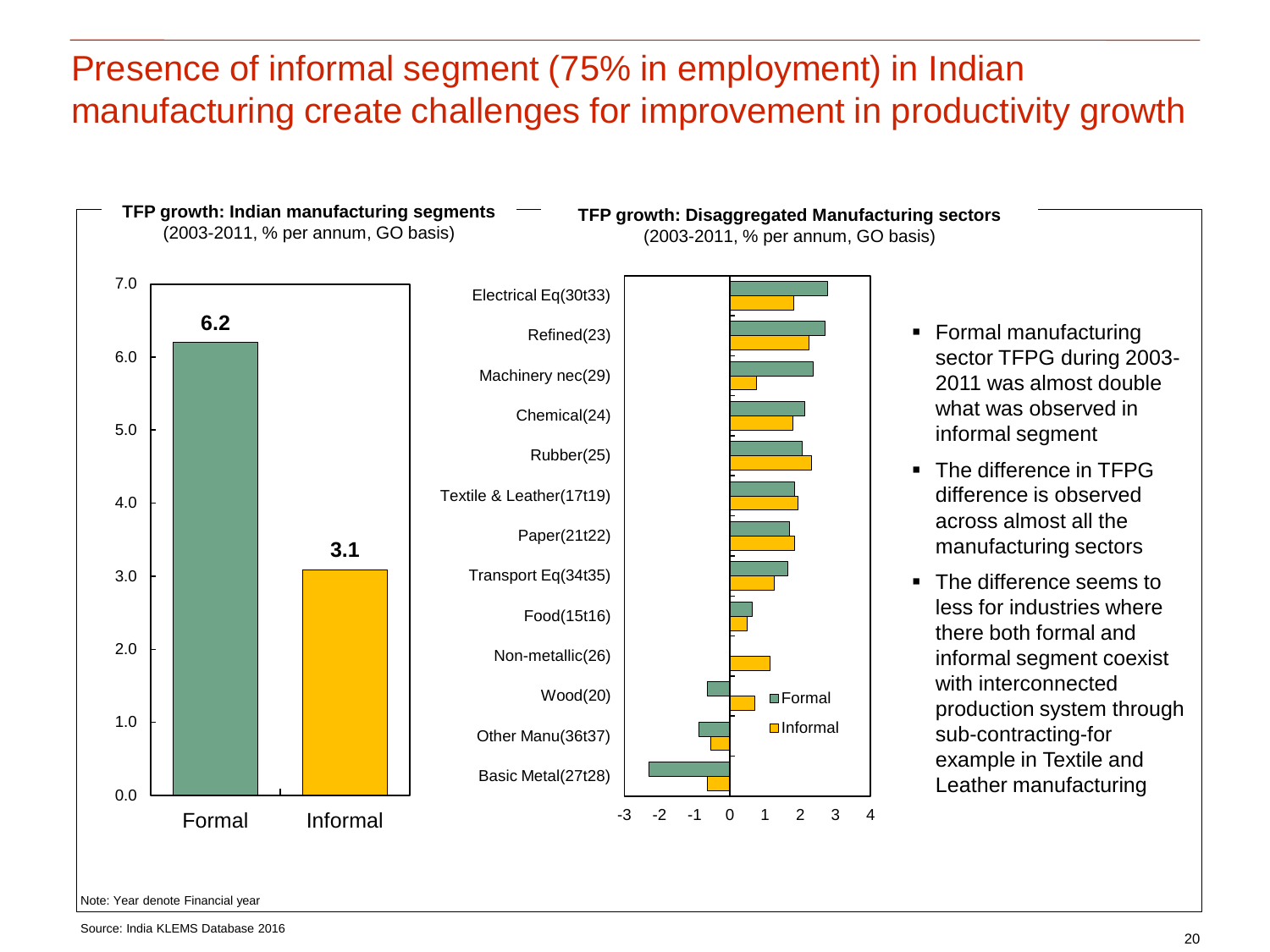#### Level of education has positive impact on productivity growth, however education attainment is yet to make the structural shift

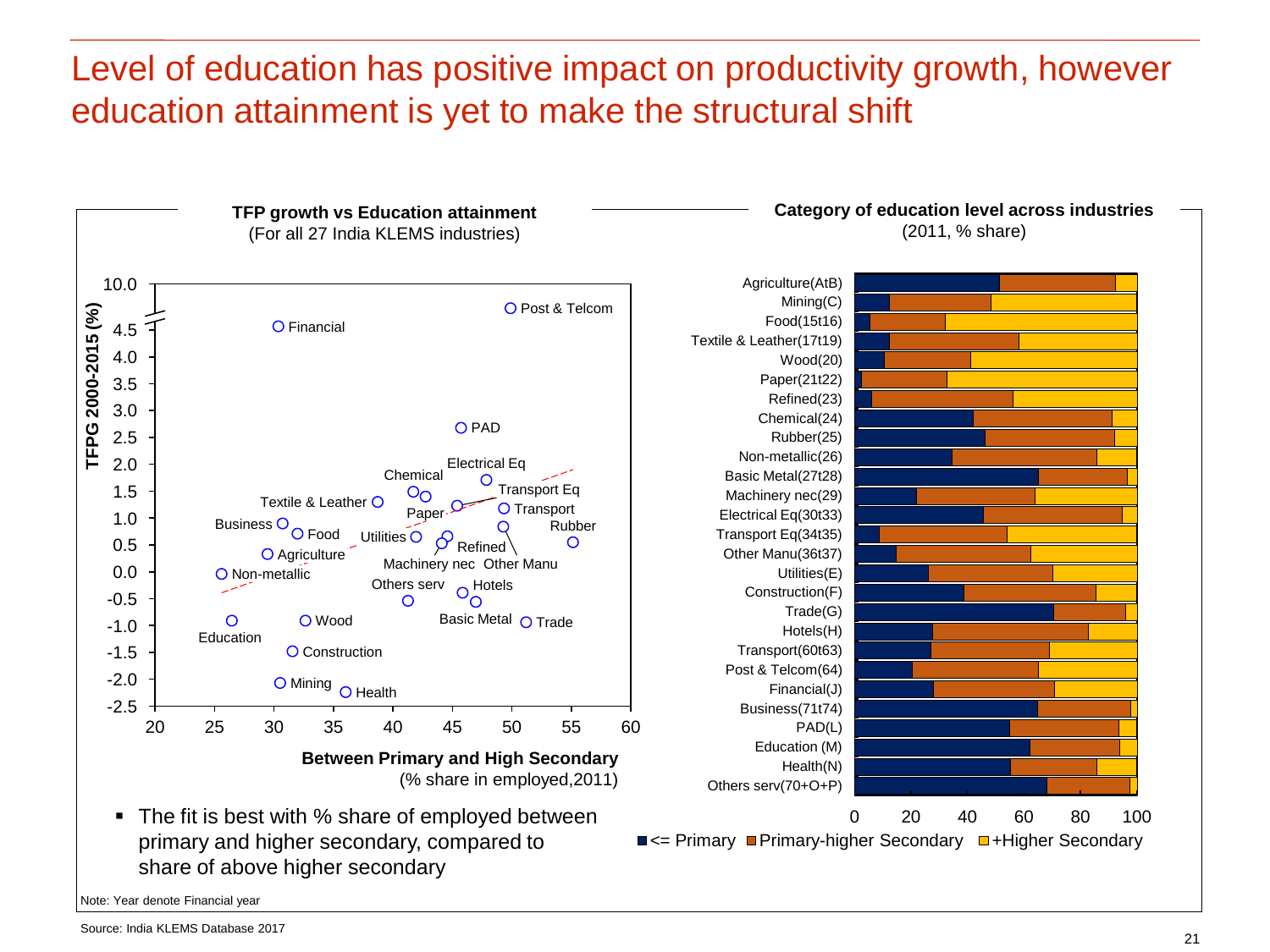## Nature of factor accumulation depends on evolution of labour regulation and structure of changing capital asset types



- Since 2000-01, there has been sharp increase in contractualisation of Indian labour market especially Indian manufacturing sector, the impact of productivity is still not clear
- The phase I (2000-2007) saw shift towards increase share of equipment in capital stock which should positively impact TFPG, growth of which decelerated in second phase II.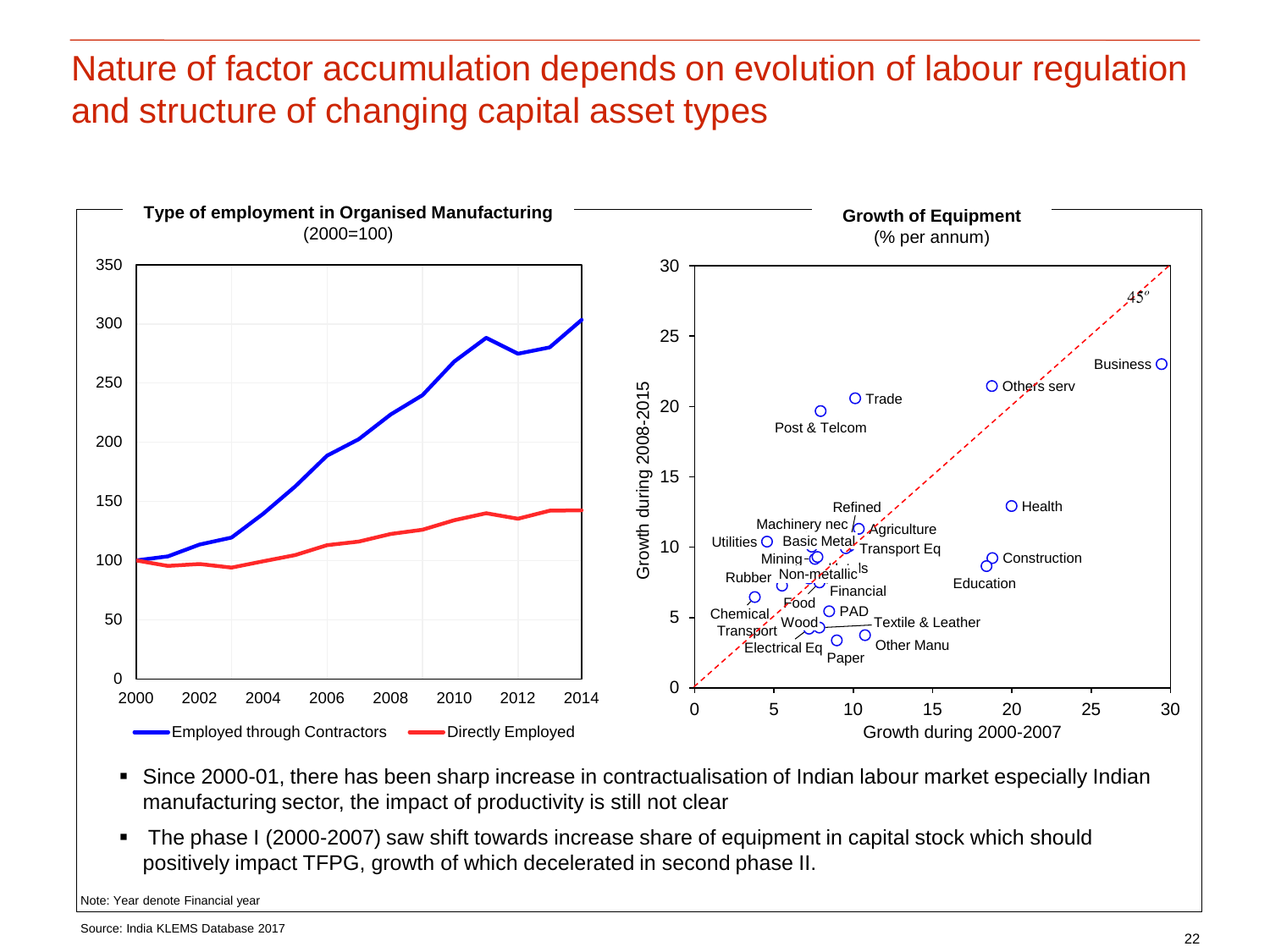*Growth and Productivity*

## **Conclusion**